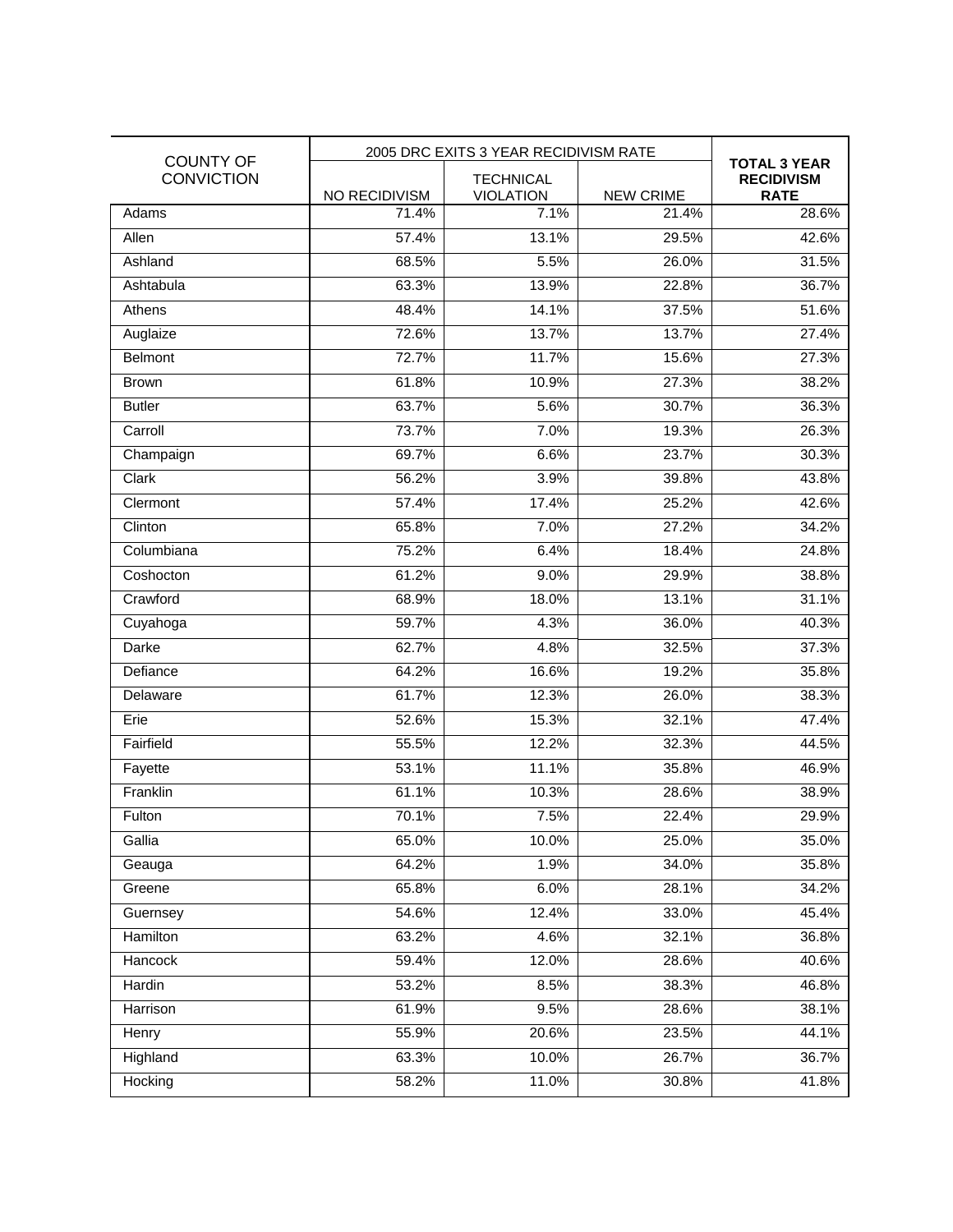| Holmes       | 63.0% | 13.0% | 23.9% | 37.0% |
|--------------|-------|-------|-------|-------|
| Huron        | 62.2% | 10.0% | 27.8% | 37.8% |
| Jackson      | 63.3% | 13.3% | 23.3% | 36.7% |
| Jefferson    | 69.8% | 8.6%  | 21.6% | 30.2% |
| Knox         | 68.3% | 11.1% | 20.6% | 31.7% |
| Lake         | 64.9% | 5.2%  | 29.9% | 35.1% |
| Lawrence     | 71.3% | 6.3%  | 22.4% | 28.7% |
| Licking      | 61.7% | 11.7% | 26.6% | 38.3% |
| Logan        | 58.8% | 10.5% | 30.7% | 41.2% |
| Lorain       | 62.1% | 8.6%  | 29.3% | 37.9% |
| Lucas        | 66.2% | 10.4% | 23.4% | 33.8% |
| Madison      | 64.8% | 4.5%  | 30.7% | 35.2% |
| Mahoning     | 63.4% | 13.4% | 23.1% | 36.6% |
| Marion       | 47.9% | 13.3% | 38.8% | 52.1% |
| Medina       | 67.3% | 7.0%  | 25.7% | 32.7% |
| Meigs        | 61.9% | 19.0% | 19.0% | 38.1% |
| Mercer       | 57.8% | 15.6% | 26.7% | 42.2% |
| Miami        | 66.5% | 7.0%  | 26.5% | 33.5% |
| Monroe       | 70.8% | 16.7% | 12.5% | 29.2% |
| Montgomery   | 57.0% | 5.7%  | 37.4% | 43.0% |
| Morgan       | 69.2% | 11.5% | 19.2% | 30.8% |
| Morrow       | 81.3% | 6.3%  | 12.5% | 18.8% |
| Muskingum    | 66.9% | 7.0%  | 26.1% | 33.1% |
| Noble        | 50.0% | 18.2% | 31.8% | 50.0% |
| Ottawa       | 69.0% | .0%   | 31.0% | 31.0% |
| Paulding     | 52.6% | 19.3% | 28.1% | 47.4% |
| Perry        | 72.7% | .0%   | 27.3% | 27.3% |
| Pickaway     | 70.1% | 8.0%  | 21.8% | 29.9% |
| Pike         | 68.0% | 12.0% | 20.0% | 32.0% |
| Portage      | 66.3% | 7.0%  | 26.7% | 33.7% |
| Preble       | 73.2% | 3.6%  | 23.2% | 26.8% |
| Putnam       | 75.0% | 15.9% | 9.1%  | 25.0% |
| Richland     | 50.2% | 14.1% | 35.7% | 49.8% |
| Ross         | 58.8% | 10.3% | 30.9% | 41.2% |
| Sandusky     | 68.3% | 7.1%  | 24.6% | 31.7% |
| Scioto       | 57.5% | 16.1% | 26.3% | 42.5% |
| Seneca       | 61.9% | 15.1% | 23.0% | 38.1% |
| Shelby       | 61.0% | 2.5%  | 36.4% | 39.0% |
| <b>Stark</b> | 56.4% | 14.1% | 29.5% | 43.6% |
| Summit       | 57.4% | 11.3% | 31.3% | 42.6% |
| Trumbull     | 72.0% | 8.7%  | 19.3% | 28.0% |